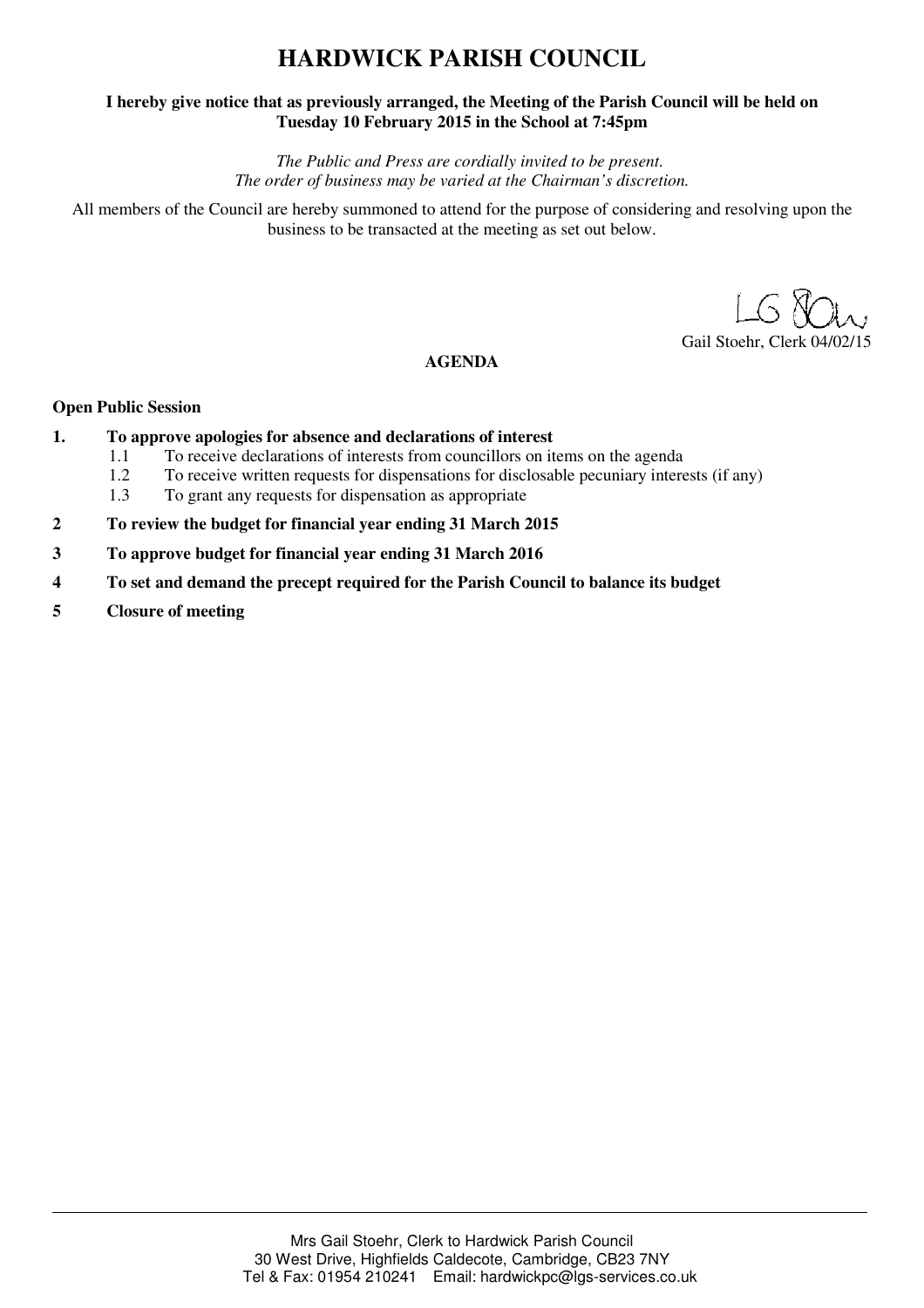| <b>Hardwick Parish Council</b>                  |                                          |                                 |                                         |                             |
|-------------------------------------------------|------------------------------------------|---------------------------------|-----------------------------------------|-----------------------------|
| <b>Budget (R&amp;P)</b>                         | <b>Approved</b><br><b>Budget</b><br>2015 | <b>Amount to</b><br><b>Date</b> | Percentage<br>of Budget<br><b>Spent</b> | <b>Draft Budget</b><br>2016 |
|                                                 |                                          |                                 |                                         |                             |
| <b>Payments</b>                                 |                                          |                                 |                                         |                             |
| Hardwick Happenings Magazine                    | 5,000.00                                 | 5,033.00                        | 101%                                    | 5,000.00                    |
| Insurance                                       | 3,000.00                                 | 1,763.30                        | 59%                                     | 1,800.00                    |
| Salaries, pension & PAYE                        | 4,100.00                                 | 3,495.17                        | 85%                                     | 4,100.00                    |
| Admin support                                   | 11,700.00                                | 8,287.47                        | 71%                                     | 11,700.00                   |
| Ground maintenance, grasscutting & trees        | 15,200.00                                | 12,571.40                       | 83%                                     | 15,200.00                   |
|                                                 |                                          |                                 |                                         |                             |
| Admin (Affiliation fees, Gen. supplies)         | 1,905.00                                 | 2,597.58                        | 136%                                    | 3,000.00                    |
| Repairs & Assets maintenance                    | 5,300.00                                 | 4,245.11                        | 80%                                     | 5,300.00                    |
| <b>Street lights</b>                            | 1,200.00                                 | £1,436.24                       | 120%                                    | 1,450.00                    |
| Audit & acct                                    | 450.00                                   | 431.68                          | 96%                                     | 450.00                      |
| S137 donations                                  | 2,000.00                                 | 1,769.91                        | 88%                                     |                             |
|                                                 |                                          |                                 |                                         |                             |
| Special projects                                | 10,544.00                                | 7,408.27                        | 70%                                     |                             |
| Agency services (P3)<br>Unallocated/Contingency |                                          | 0.00                            |                                         |                             |
| <b>Total payments</b>                           | £60,399.00                               | £49,039.13                      | 81%                                     | £48,000.00                  |
|                                                 |                                          |                                 |                                         |                             |
| Receipts                                        |                                          |                                 |                                         |                             |
| Income pitches                                  | 750.00                                   | £950.00                         | 127%                                    | 750.00                      |
| Hardwick Happenings                             | 4,000.00                                 | 1,786.50                        | 45%                                     | 4,000.00                    |
| <b>Bank Interest</b>                            | 500.00                                   | 800.01                          | 160%                                    | 800.00                      |
| Assets maintenance                              |                                          | 10.35                           |                                         |                             |
| Precept                                         | 51,649.00                                | 51,649.00                       | 100%                                    |                             |
| SCDC grant                                      |                                          | 0.00                            |                                         |                             |
| <b>Special Projects</b>                         |                                          |                                 |                                         |                             |
| Pavilion rent<br>Misc                           | 3,500.00                                 | 5,250.00                        |                                         | 3,500.00                    |
|                                                 |                                          |                                 |                                         |                             |
| <b>Total receipts</b>                           | £60,399.00                               | £60,445.86                      | 100%                                    | £9,050.00                   |

| <b>Reserves</b>                                  | B/F        | <b>Receipts</b> | <b>Payments</b> | C/F        |
|--------------------------------------------------|------------|-----------------|-----------------|------------|
| S106 Taylor Woodrow (Cahills Corner Improvments) | 30806.29   |                 | 1658.22         | 29148.07   |
|                                                  |            |                 |                 |            |
| <b>Cahills Corner Improvments</b>                | 19193.71   |                 |                 | 19193.71   |
| S106 Lark Rise                                   | 3667.42    |                 |                 | 3667.42    |
| <b>Bus Shelter Grant</b>                         | 1000.00    |                 |                 | 1000.00    |
|                                                  |            |                 |                 |            |
| P3 Scheme                                        | 900.00     |                 |                 | 900.00     |
|                                                  |            |                 |                 |            |
| Scout Hut                                        | 18000.00   |                 |                 | 21000.00   |
| PARC fund                                        | 850.52     |                 |                 | 850.52     |
| Cricket Club Loan                                | $-2000.00$ |                 |                 | $-2000.00$ |
| Cricket Club eurobin                             | 0.00       | £107.60         |                 | 107.60     |